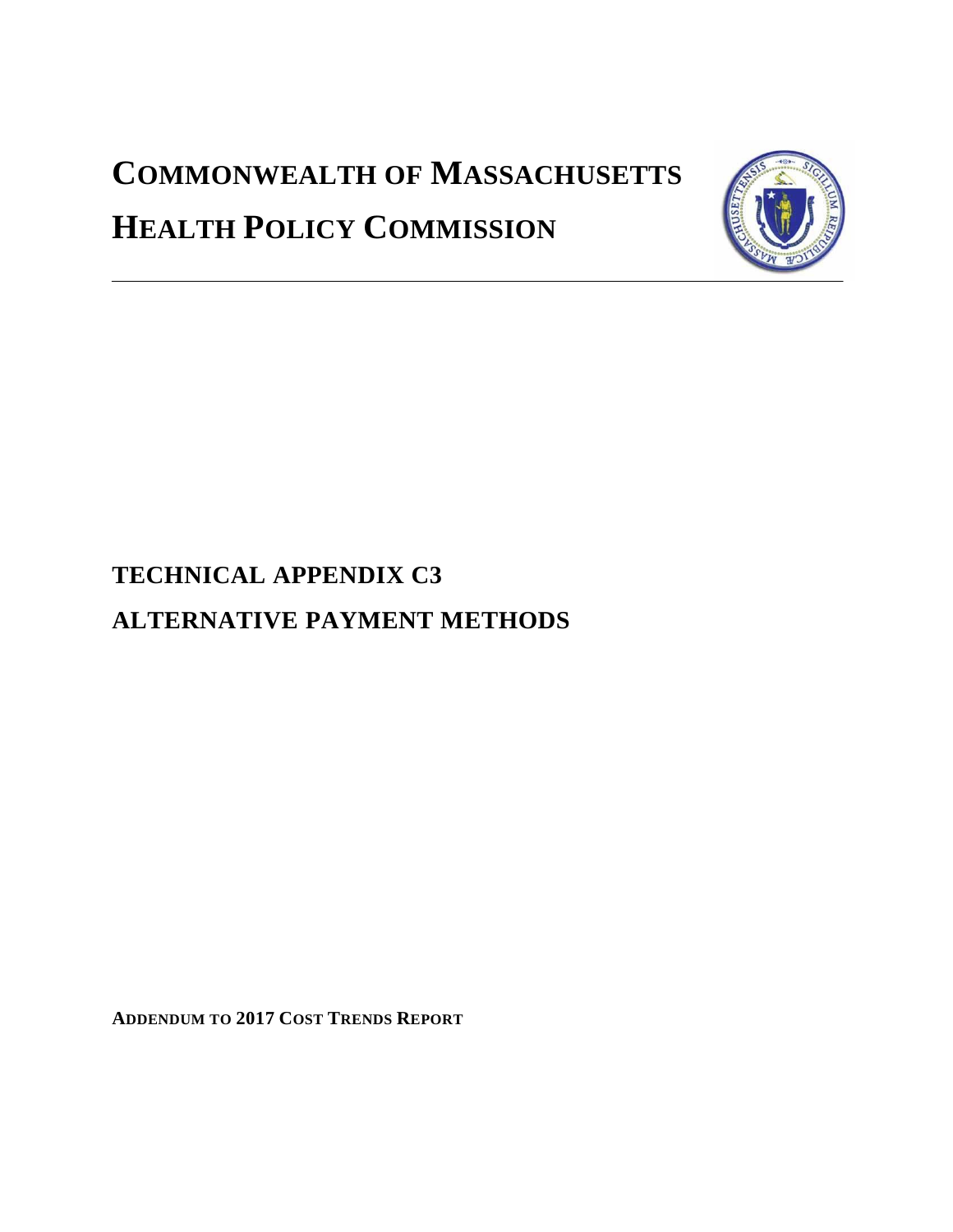## **Table of Contents**

| 2.2.2 Medicare Advantage and Original Medicare (Fee-For-Service) APM coverage  1 |
|----------------------------------------------------------------------------------|
| 3. Commercial APM coverage by payer Massachusetts versus National Carriers 2     |
|                                                                                  |
|                                                                                  |
|                                                                                  |
|                                                                                  |
|                                                                                  |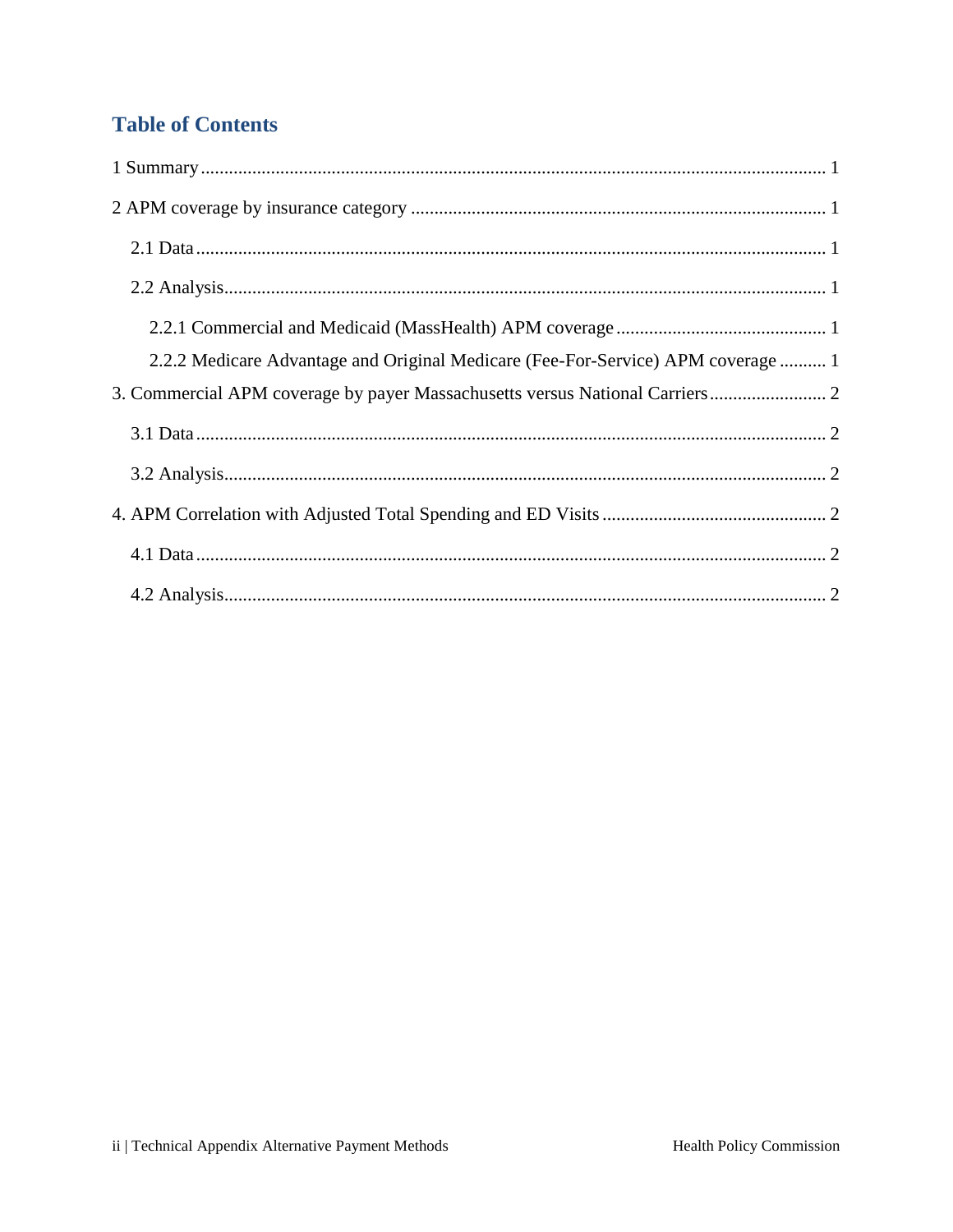#### <span id="page-2-0"></span>**1 Summary**

This appendix describes the Health Policy Commission's (HPC) approach to measuring the percentage of members covered under an alternative payment method (APM) in Massachusetts, contained in section on **Alternative Payment Methods** of **Chartpack** released with the 2016 Cost Trends Report.

### <span id="page-2-1"></span>**2 APM co**v**erage by insurance category**

#### <span id="page-2-2"></span>**2.1 Data**

The HPC used the Center for Health Information and Analysis' (CHIA) 2017 Annual Report Alternative Payment Methods Databook (for calendar year 2016) for commercial, Medicaid (MassHealth), and Medicare Advantage APM coverage and publically available Centers for Medicare and Medicaid Services (CMS) data (2014-2016) for Original Medicare (fee-for-Service) APM coverage, including the Number of Assigned ACO Beneficiaries by County PUF for years 2014 - 2016, Medicare Pioneer Accountable Care Organization Model Performance Results for years 2014, 2015 and 2016, and Medicare Next Generation Accountable Care Organization Model Performance Year 1 (2016) Results.

#### <span id="page-2-3"></span>**2.2 Analysis**

#### <span id="page-2-4"></span>**2.2.1 Commercial and Medicaid (MassHealth) APM coverage**

CHIA's 2016 Annual Report APM Databook reports APM adoption for commercial members, as well as MassHealth Primary Care Clinician (PCC) and Managed Care Organization (MCO) beneficiaries, which appear on page 25 of the **Chartpack**.

Overall APM adoption for MassHealth and commercial payers in the Commonwealth is reported in CHIA's 2017 Annual Report. To calculate commercial HMO and PPO APM coverage, the HPC summed member months associated with all payment methods, excluding fee-for-service, and divided by the total member months for these payer types.

#### <span id="page-2-5"></span>**2.2.2 Medicare Advantage and Original Medicare (Fee-For-Service) APM coverage**

APM coverage for the Medicare Advantage population was calculated using the same methodology above, from CHIA's 2017 Annual Report APM Databook.

To estimate Original Medicare (fee-for-service) APM coverage, HPC used Massachusetts and national enrollment data for the Medicare Shared Savings Program, the Pioneer program and the Next Gen ACO program. HPC summed the number of beneficiaries enrolled in any of those programs in Massachusetts and divided by total number of beneficiaries in Massachusetts enrolled in Part A and/or Part B.

APM enrollment for the Medicare Shared Savings Program (MSSP) population is reported by CMS by county and is precise; however, Pioneer and Next Gen membership is reported by ACO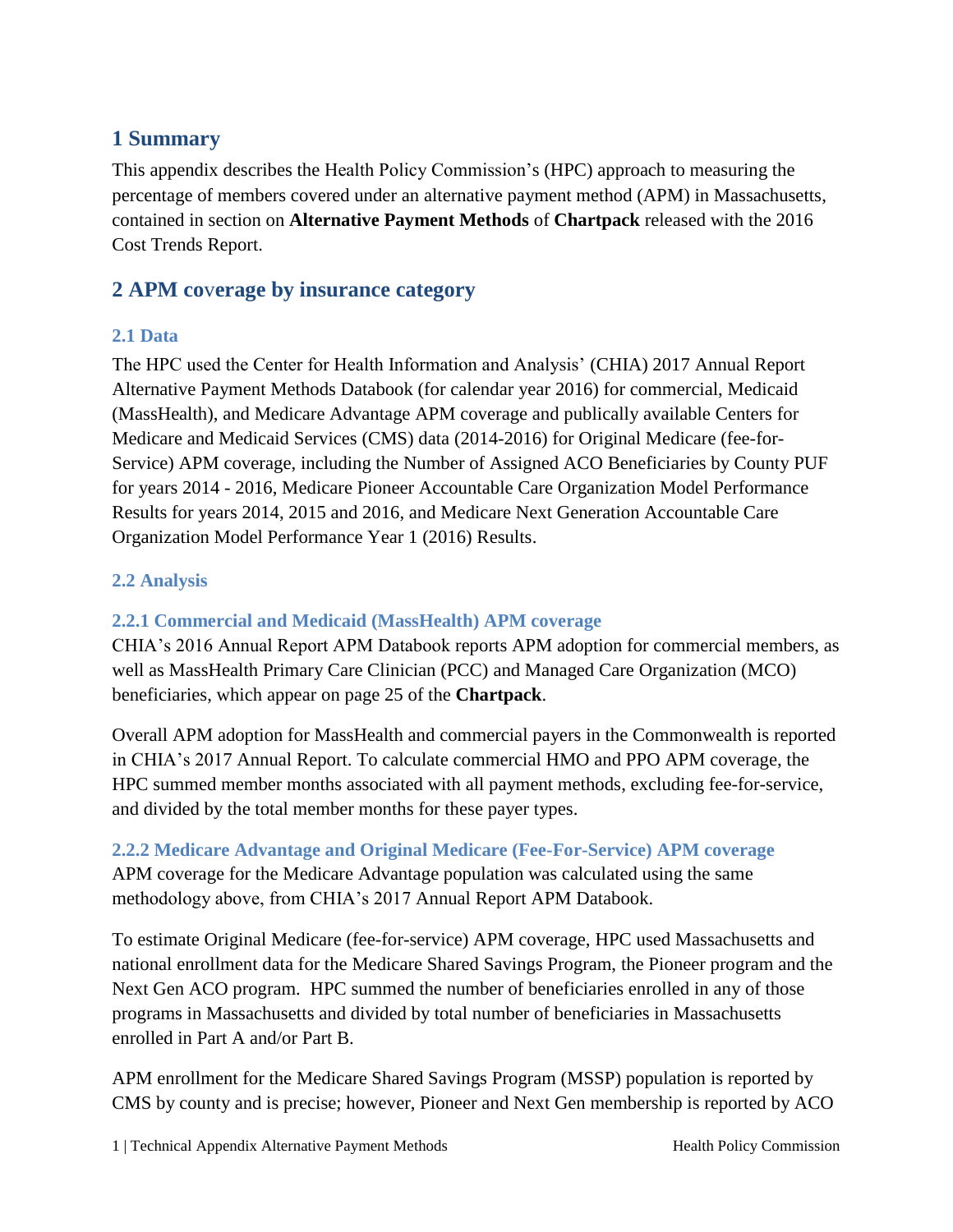and several Massachusetts-based ACOs include residents of neighboring states are not excluded from the data.

The national comparison for Original Medicare APM coverage, which appears in the Dashboard (**Exhibit 5.1**), is calculated using the same method; the HPC summed the number of beneficiaries enrolled in all MSSP and Pioneer ACOs and next generation ACO and divided by total number of beneficiaries in the U.S. enrolled in Part A and/or Part B.

## <span id="page-3-0"></span>**3. Commercial APM coverage by payer Massachusetts versus National Carriers**

#### <span id="page-3-1"></span>**3.1 Data**

The HPC used the Center for Health Information and Analysis' (CHIA) 2017 Annual Report Alternative Payment Methods Databook (for calendar year 2016).

#### <span id="page-3-2"></span>**3.2 Analysis**

CHIA's 2016 Annual Report APM Databook reports APM adoption by payer and insurance category. To calculate APM coverage by commercial payer category, the HPC summed member months associated with all payment methods, excluding fee-for-service, and divided by the total member months for each payer category. They payers were grouped as follows: the three largest insurers in Massachusetts included Blue Cross Blue Shield of MA, Harvard Pilgrim Health Plan, and Tufts Health Plan. Other smaller Massachusetts plans included Network Health, BMC Health Net plan, Celticare Health Plan, Fallon Community Health Plan, Health New England, Health Plans Inc., Minuteman Health, Neighborhood Health Plan and Unicare. National Insurer's included Aetna, Cigna and United Health Plans.

## <span id="page-3-3"></span>**4. APM Correlation with Adjusted Total Spending and ED Visits**

#### <span id="page-3-4"></span>**4.1 Data**

The HPC used the Center for Health Information and Analysis' (CHIA) 2017 Annual Report Alternative Payment Methods Databook (for calendar year 2016) , HPC analysis of the all payer claims database, Registry of Provider Organizations 2016; SK&A Office and Hospital Based Physicians Databases, December 2015.

#### <span id="page-3-5"></span>**4.2 Analysis**

Using APCD claims from 2014 for the three largest Massachusetts commercial insurers, the HPC attributed members to provider organizations using the methodology described in Technical Appendix B3 on provider organization performance variation. The average risk adjusted total spending was calculated by summing all spending, including insurer payments and patient cost sharing for attributed patients, and dividing by the number of attributed patients. Spending numbers were risk adjusted for the attributed patient populations of each provider organization